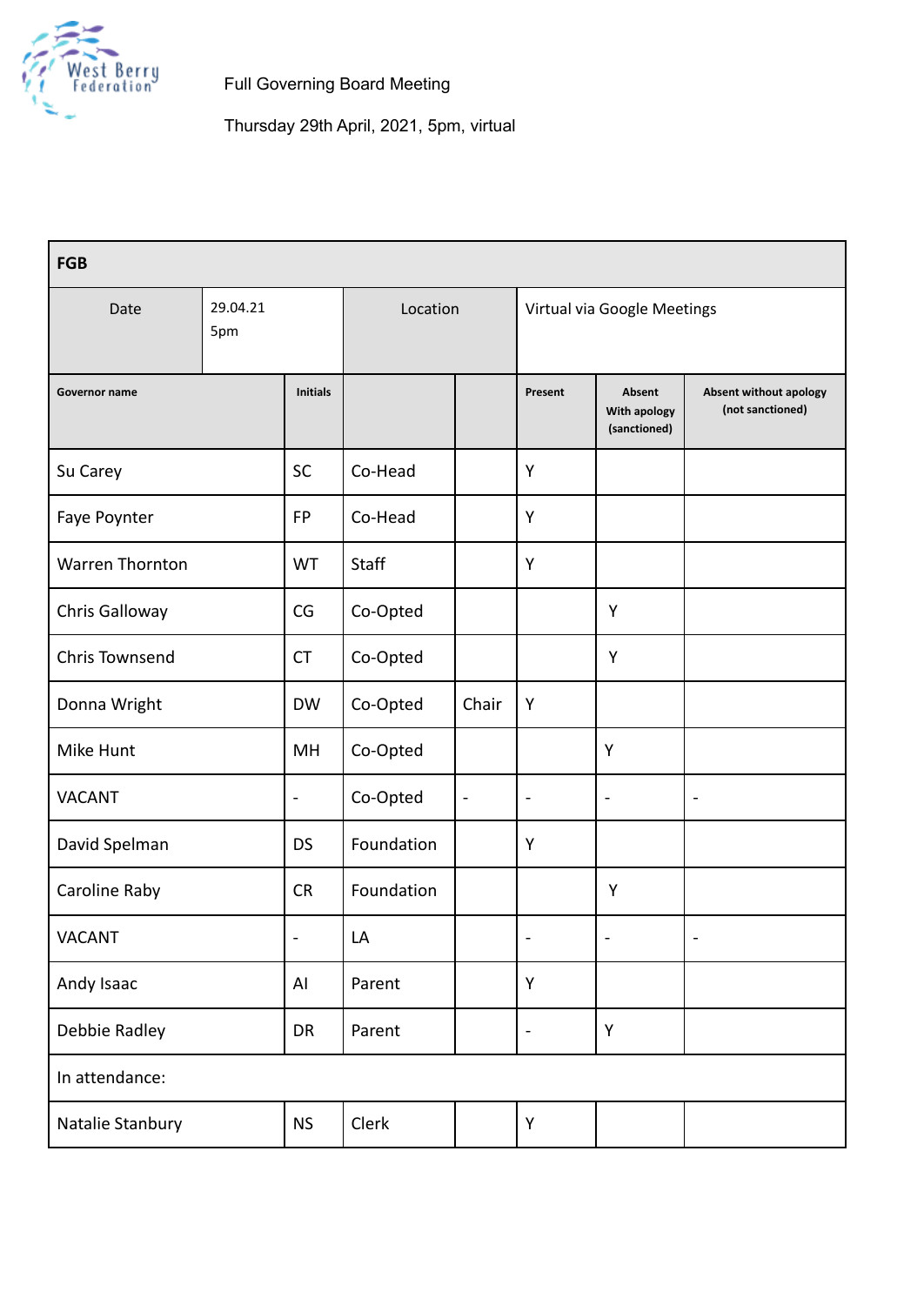

## Thursday 29th April, 2021, 5pm, virtual

|              | Being the best we can be - committed to making a difference                                                                                                                                                                                                                     |                           |  |
|--------------|---------------------------------------------------------------------------------------------------------------------------------------------------------------------------------------------------------------------------------------------------------------------------------|---------------------------|--|
|              | Item                                                                                                                                                                                                                                                                            | ACTION/<br><b>DECSION</b> |  |
| $\mathbf{1}$ | <b>Welcome and Apologies</b><br>Apologies were sanctioned as above. The meeting was quorate.                                                                                                                                                                                    |                           |  |
| 2            | <b>Declarations of interest</b><br>Governors must declare an interest and leave the meeting when the appropriate item is dealt<br>with.                                                                                                                                         |                           |  |
|              | Current declarations are here                                                                                                                                                                                                                                                   |                           |  |
|              | No new declarations noted.                                                                                                                                                                                                                                                      |                           |  |
| 3            | <b>Matters arising:</b><br>ACTION - NS to provide the necessary paperwork, begin the process of DBS checks, update the website and all<br>relevant databases. In process.                                                                                                       |                           |  |
|              | ACTION - DW to make arrangements with Louise Richards for the submission of the SFVS. Complete.                                                                                                                                                                                 |                           |  |
|              | ACTION - Relevant Governors to agree and complete the governor financial skills matrix. Complete.                                                                                                                                                                               |                           |  |
|              | ACTION - NS to place new policies on the website as appropriate. Complete.                                                                                                                                                                                                      |                           |  |
|              | ACTION - NS to draft H&S Policy and send to SC and AI for adoption. SC and AI to agree.<br>ACTION - NS to place the January FGB minutes on the website. Complete.                                                                                                               |                           |  |
| 4            | <b>Business brought forward by the Chair</b><br>Any urgent business to report not already on this agenda.                                                                                                                                                                       |                           |  |
|              | No business brought forward.                                                                                                                                                                                                                                                    |                           |  |
|              | To discuss and agree the budget (5 year plan) including the agreement of all bought in<br>services.                                                                                                                                                                             |                           |  |
|              | <b>Budget Plan 2021-2022</b>                                                                                                                                                                                                                                                    |                           |  |
|              | Governors thanked both the Heads and Louise Richards for their work on the budget plan.                                                                                                                                                                                         |                           |  |
|              | Governors asked about the assumptions the plan was based upon and the implication on<br>school finance. Head's explained the rationale for the assumptions in the budget - as discussed<br>in previous meetings numbers are reduced, particularly at Berrynarbor due to current |                           |  |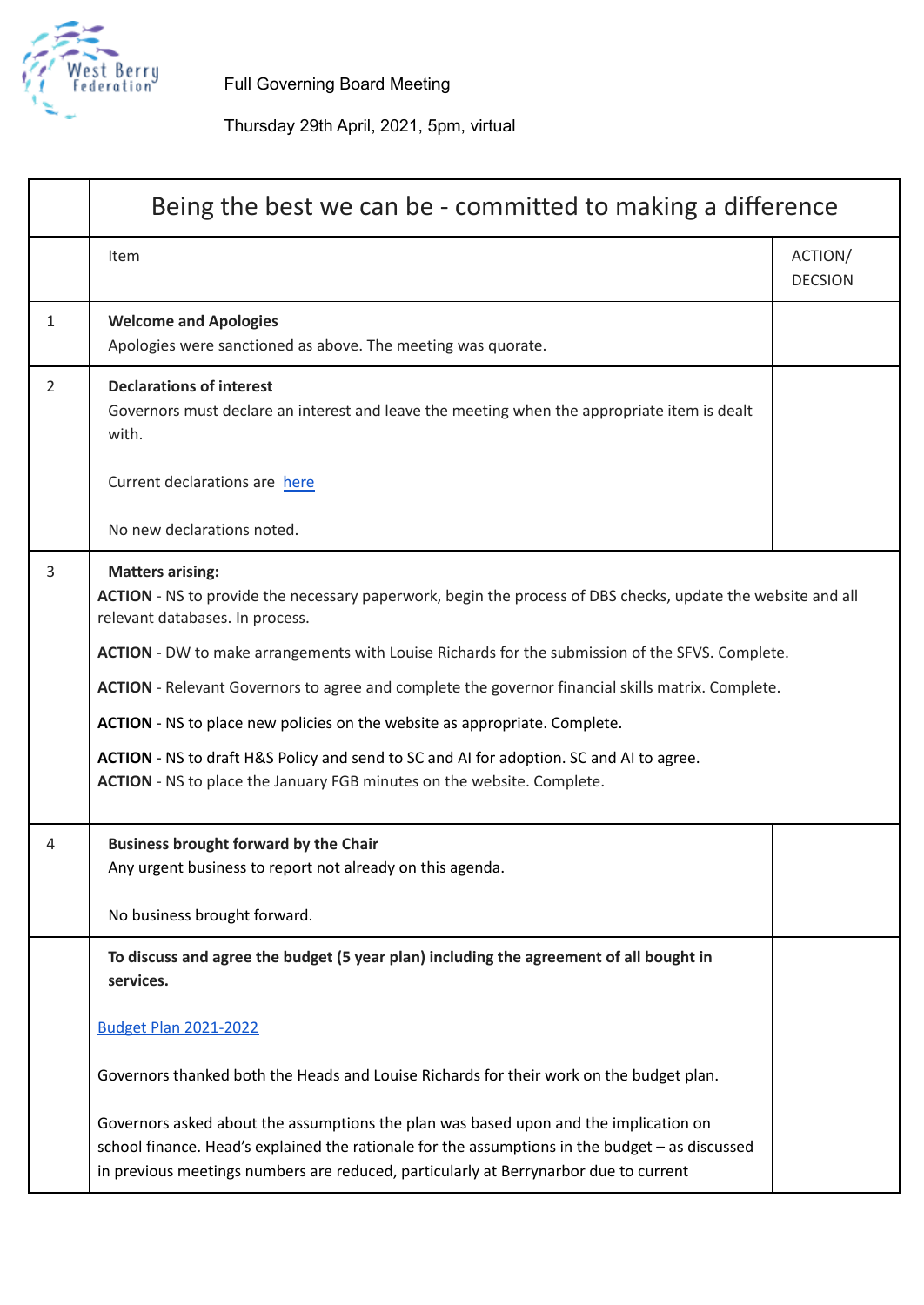

## Thursday 29th April, 2021, 5pm, virtual

restrictions and health and safety factors with regards to COVID. Heads are not prepared to compromise on safety at this time – this will inevitably have an effect on the budget. Governors asked – can we discuss progress on the actions to remedy this? Heads explained:

- Conversations with our finance adviser and FIPS continue
- Governors noted that cost of staffing is high and Heads explained this is one of the things being discussed with our finance adviser – as noted at the last meeting under SFVS and benchmarking discussions - County are happy for us to continue with the current staffing structure – changes are being made to the general teaching structure where possible – ensuring any changes do not have a detrimental effect on teaching and learning – we will continue to work with FIPS.
- We continue to push for funds to be made available to us resulting from the 106 agreement at West Down. This situation continues and we await a new agreement to be agreed and signed between DCC, NDDC and Acorn SW.
- We await a decision from FIPS on securing additional funding for buildings at Berrynarbor.
- After school provision continues to be reviewed abut governors were aware that closing the provision could have a negative effect on numbers if we were to close this service.
- Governors asked about teaching costs why do teacher costs go up and then down? We have built in a 2.75% increase for Sept 21 only as Devon has advised. The assumption is that if staffing cost go up in future years this will be offset by and increase in budget income

Since the meeting governors asked:

● The catering income doesn't cover the cost of running a meals service - is this correct? Do we need to do anything about this? The catering service has always needed budget share income to top it up. This is the reason that lots of schools had closed their school kitchens before the introduction of Universal Infant Free School Meals (UIFSM). Since the introduction of UIFSM the budget share contribution to the catering costs has reduced. Lou keeps a record of catering income and expenditure - see below (the 20/21 sheet is less useful because for covid school closures). So in 19/20 our budget share topped up the catering budget by just under £3K (this is for both school kitchens). We haven't reviewed options for a while but last time we looked - a managed catering service was significantly more expensive and less flexible. Providing meals to both schools from one kitchen was more expensive due to travel time and costs (and the meals would not be as nice). The only way found in the past to reduce costs is to increase the number of children taking meals or to increase the cost of paid meals as long as this doesn't impact on take up. We can promote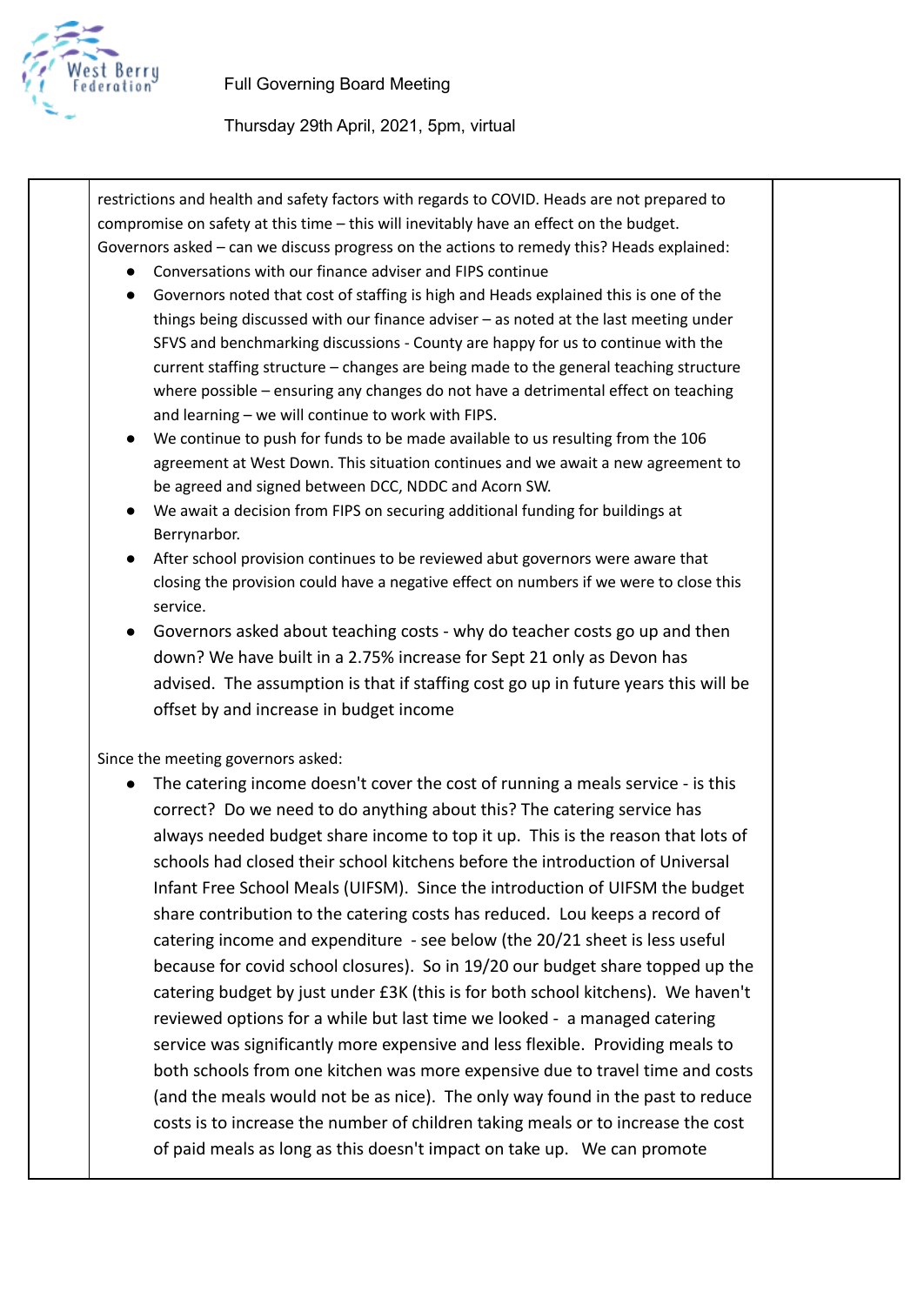

|   | school meals again ready for the new school year (although meal numbers are<br>already good at the moment) and governors could review the cost of a school<br>meal.                                                                                                                                                                                                                       |                                                           |
|---|-------------------------------------------------------------------------------------------------------------------------------------------------------------------------------------------------------------------------------------------------------------------------------------------------------------------------------------------------------------------------------------------|-----------------------------------------------------------|
|   | Governors also noted the following additions to our income this year:<br>we qualify for sparsity funding this year - welcome addition to our income.<br>$\bullet$<br>We will be using some of the apprenticeship levy we have contributed to due to having<br>a member of staff currently on apprenticeship<br>Travel costs are lower due to less travel during the pandemic<br>$\bullet$ |                                                           |
|   | Governors asked Heads to confirm what plans are in place or carry forward in the first two<br>years - carry forward will be used to underpin our commitments for years 3-5. Again - we<br>continue to seek a long term solution to longer term risk in our budgets due to buildings<br>constraints.                                                                                       |                                                           |
|   | DECISION - Governors discussed all bought in services and agreed to contract these as outlined<br>in the budget as in previous years.                                                                                                                                                                                                                                                     | <b>DECISION-</b>                                          |
|   | DECISION - Having discussed the assumptions the budget is based upon - governors agreed<br>the budget plan as discussed in the meeting and referenced above.                                                                                                                                                                                                                              | Agreement of<br>bought-in<br>services                     |
|   |                                                                                                                                                                                                                                                                                                                                                                                           | <b>DECISION-</b><br>Agreement of<br>5 year budget<br>plan |
| 6 | <b>Update on Community Partnerships</b>                                                                                                                                                                                                                                                                                                                                                   |                                                           |
|   | Held confidentially in Part 2. Minutes will be distributed securely at the next FGB.                                                                                                                                                                                                                                                                                                      |                                                           |
| 7 | Agree the minutes of the previous meeting<br>25.03.21                                                                                                                                                                                                                                                                                                                                     |                                                           |
|   | These were agreed as an accurate and true record. They will be signed at the next face to<br>face meeting.                                                                                                                                                                                                                                                                                | <b>DECISION-</b><br>minutes of<br>the previous<br>meeting |
|   | $ACTION - NS$ -minutes of the $20th$ May 2020 meeting will be agreed at the next FGB to include<br>the spending decision for chromebooks.                                                                                                                                                                                                                                                 | agreed.<br><b>ACTION NS</b>                               |